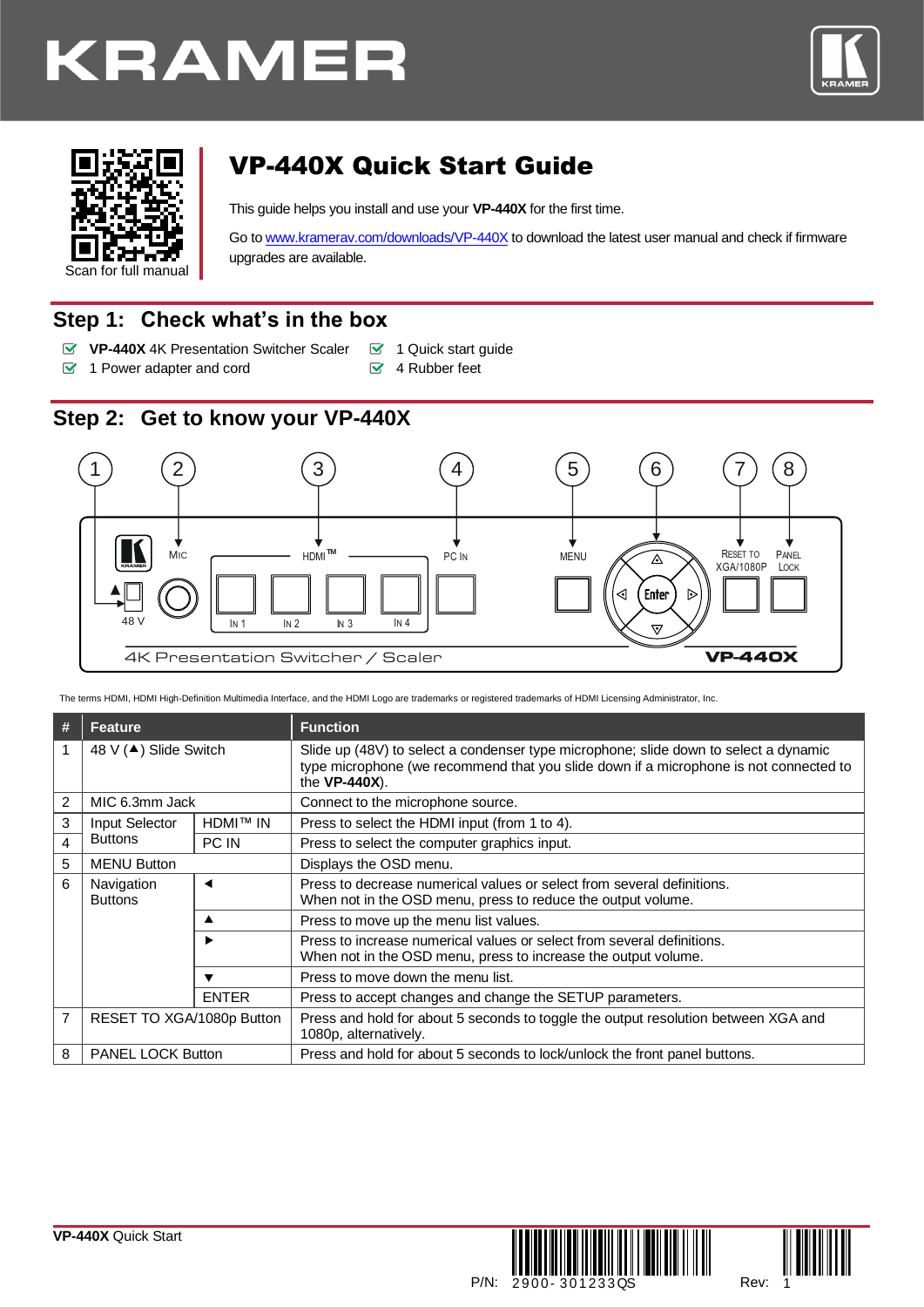

| #  | <b>Feature</b>                                           |                                   | <b>Function</b>                                                                                                                                                                                                                                                                                           |  |  |
|----|----------------------------------------------------------|-----------------------------------|-----------------------------------------------------------------------------------------------------------------------------------------------------------------------------------------------------------------------------------------------------------------------------------------------------------|--|--|
| 9  | HDMI™ IN Connectors                                      |                                   | Connect to an HDMI source (from 1 to 4).                                                                                                                                                                                                                                                                  |  |  |
| 10 | PROG USB Type A Connector                                |                                   | Use to upgrade the firmware.                                                                                                                                                                                                                                                                              |  |  |
| 11 | Connectors                                               | DATA (Tx, Rx, GND) Terminal Block | Connect to a PC to Extend RS-232 signals via the HDBT OUT port, for example,<br>to control peripheral devices that are connected to the HDBT RECEIVER (e.g. a<br>projector connected to TP-780Rxr) via a PC or a serial controller.                                                                       |  |  |
| 12 | CONTROL (Tx, Rx, GND) Terminal<br><b>Block Connector</b> |                                   | Connect to a PC or serial controller to control the VP-440X or control the output<br>display (configurable).                                                                                                                                                                                              |  |  |
| 13 | <b>SELECT 7-pin Terminal Block</b><br>Connector          |                                   | HDMI 1 to HDMI 4 and PC: connect to contact closure switches (by momentary<br>contact between the desired pin and G pin) to select an input.<br>REMOTE: momentarily connect the pin to G, or connect an occupancy detector to<br>turn on/off the display (configurable for edge or for level triggering). |  |  |
| 14 | PC IN 15-pin HD Connector                                |                                   | Connect to the computer graphics source.                                                                                                                                                                                                                                                                  |  |  |
| 15 | AUDIO INPUT                                              | <b>HDMI</b>                       | Connect to the analog audio HDMI source (from 1 to 4).                                                                                                                                                                                                                                                    |  |  |
| 16 | Unbalanced<br>Stereo 3.5 Mini<br>Jack                    | <b>PC</b>                         | Connect to the analog audio computer graphics source.                                                                                                                                                                                                                                                     |  |  |
| 17 | <b>HDBT OUT RJ-45 Connector</b>                          |                                   | Connect to an HDBT receiver (for example, TP-780Rxr).                                                                                                                                                                                                                                                     |  |  |
| 18 | AUDIO OUT 3.5 Mini Jack                                  |                                   | Connect to an unbalanced stereo audio acceptor.                                                                                                                                                                                                                                                           |  |  |
| 19 | <b>HDMI OUT Connector</b>                                |                                   | Connect to the HDMI acceptor.                                                                                                                                                                                                                                                                             |  |  |
| 20 | <b>ETHERNET Connector</b>                                |                                   | Connects to the PC or other controller through computer networking.                                                                                                                                                                                                                                       |  |  |
| 21 | 5V DC                                                    |                                   | +5V DC connector for powering the unit.                                                                                                                                                                                                                                                                   |  |  |

## **Step 3: Install VP-440X**

Install **VP-440X** using one of the following methods:

- Attach the rubber feet and place the unit on a flat surface.
- Mount the unit in a rack using the recommended rack adapter (se[e www.kramerav.com/product/VP-440X\)](http://www.kramerav.com/product/VP-440X).



- Ensure that the environment (e.g., maximum ambient temperature & air flow) is compatible for the device.
- Avoid uneven mechanical loading.
- Appropriate consideration of equipment nameplate ratings should be used for avoiding overloading of the circuits. • Reliable earthing of rack-mounted equipment should be maintained. • Maximum mounting height for the device is 2 meters.
-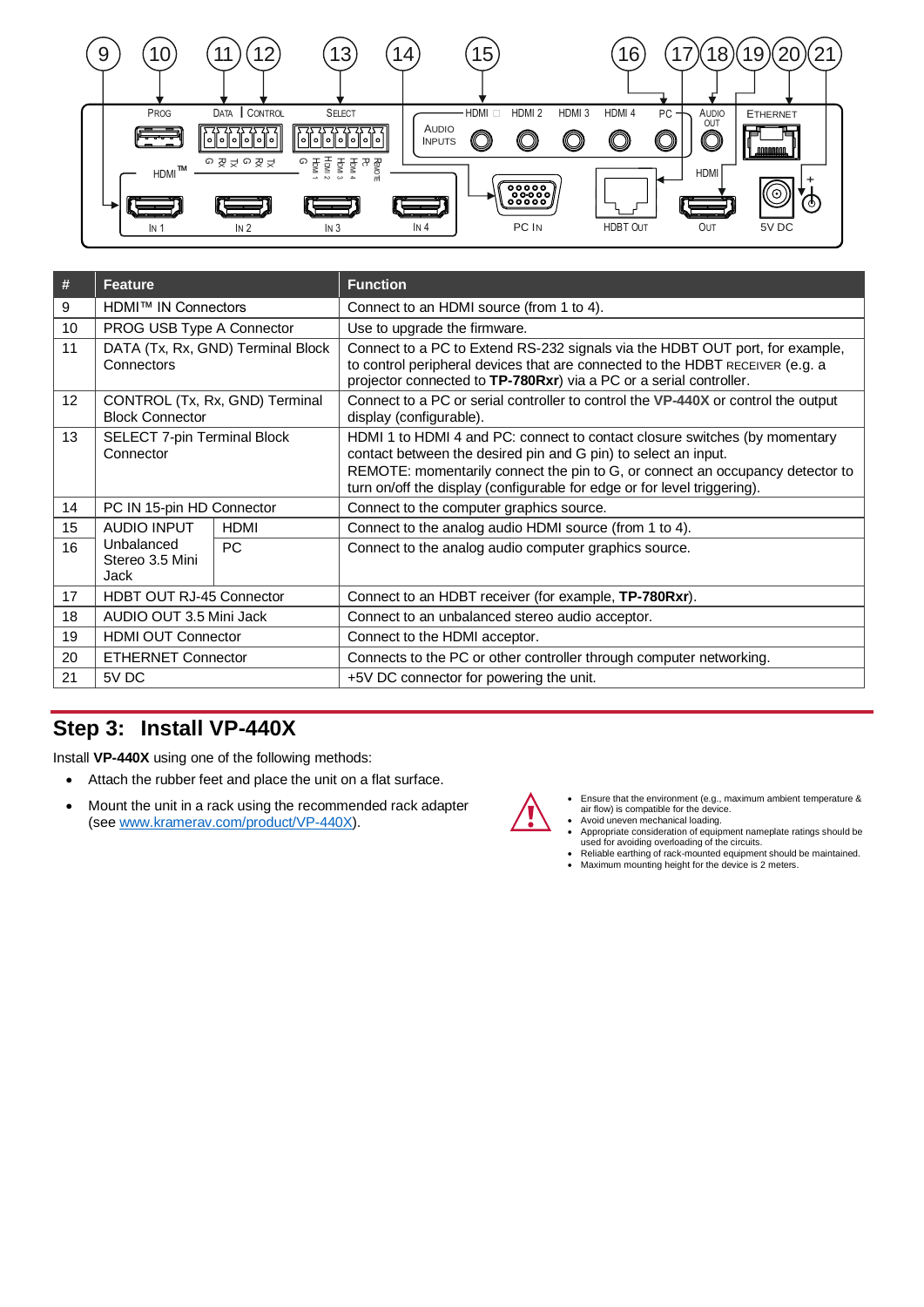## **Step 4: Connect the inputs and outputs**

Always switch OFF the power on each device before connecting it to your **VP-440X**. For best results, we recommend that you always use Kramer high-performance cables to connect AV equipment to **VP-440X**.



For HDBT cables, it is recommended that the cable ground shielding be connected/soldered to the connector shield.

|          | PIN EIA /TIA 568B |                   |  |
|----------|-------------------|-------------------|--|
|          | <b>PIN</b>        | <b>Wire Color</b> |  |
|          | 1                 | Orange / White    |  |
| 12345678 | $\overline{2}$    | Orange            |  |
|          | 3                 | Green / White     |  |
|          | 4                 | Blue              |  |
|          | 5                 | Blue / White      |  |
|          | 6                 | Green             |  |
|          | 7                 | Brown / White     |  |
|          | 8                 | <b>Brown</b>      |  |

For optimum range and performance use the recommended Kramer cables available at [www.kramerav.com/product/VP-440X.](http://www.kramerav.com/product/VP-440X)

#### **RJ-45 Pinout: Microphone Pinout:**

The microphone 6mm jack pinout for a condenser microphone<br>Microphone +



## **Step 5: Connect the power**

Connect the power adapter to **VP-440X** and plug it into the mains electricity.

Safety Instructions (Se[e www.kramerav.com](http://www.kramerav.com/) for updated safety information) **Caution:**



- For products with relay terminals and GPI\O ports, please refer to the permitted rating for an external connection, located next to the terminal or in the User Manual.<br>• There are no operator serviceable parts inside th
- **Warning:** • Use only the power cord that is supplied with the unit.
- Disconnect the power and unplug the unit from the wall before installing.